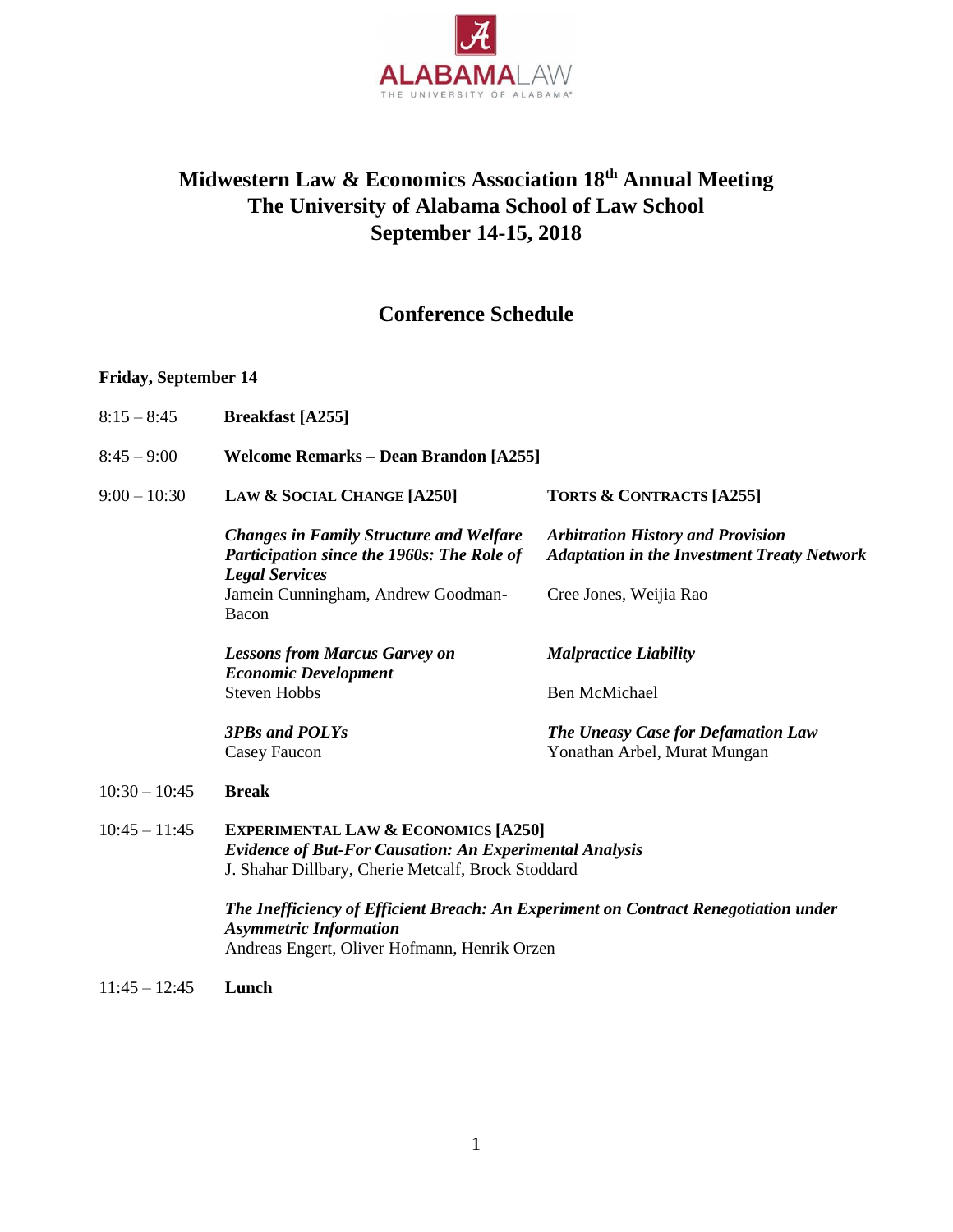

| $12:45 - 2:15$ | <b>CONSTITUTIONAL AND JUDICIAL</b> |
|----------------|------------------------------------|
|                | <b>ECONOMICS</b> [A250]            |

*Penalizing the Exercise of Constitutional Rights* Kay Levine, Jonathan Nash, Robert Schapiro

*The Collegiality of Dissent* Jonathan Nash

*Cert-Proof* Paul Stancil

- 2:15 2:30 **Break**
- 2:30 4:00 **TAX & INNOVATION [A250] CRIMINAL LAW [A255]**

*Identifying the Causal Impact of Taxation on Innovation Efforts* Mirit Eyal-Cohen

*Why Blockchain Will Disrupt Corporate Organizations* Mark Fenwick, Wulf Kaal, Erik P.M. Vermeulen

*Stranded Assets and Competitive Pricing for Regulated Utilities: A Federal Tax Solution* Tracey Roberts

- 4:00 4:15 **Break**
- 4:15 5:45 **LEGAL CHANGE [A250]**

*The Problem of Regulatory Prediction* Jonathan Nash, Jonathan Masur

*Old Law is Cheap Law* Gerrit De Geest

*The Effect of the Macroeconomic Environment on Judicial Behavior: The (Surprising) Case of Israeli Tax Litigation* Orli Oren-Kolbinger

- 5:45 6:15 **Break**
- 6:15 **Dinner**

### **CORPORATE LAW [A255]**

*The Changing Law and Economics Field of Corporate Disclosure and Transparency* Nicholas L. Georgakopoulos

*Using Shareholder Oppression to Get Unbargained-for Benefits* Nadelle Grossman

*One of these is Not Like the Others: A Critical Reassessment of Delaware's New Takeover Standards* Itai Fiegenbaum

*Explaining Criminal Sanctions in Intellectual Property Law* Irina Manta

*Gender-Based Favoritism Among Criminal Prosecutors* Stephanie Holmes Didwania

*Structured Sentencing, Exogenous Shocks, Judicial Discretion and Recidivism* Griffin Edwards